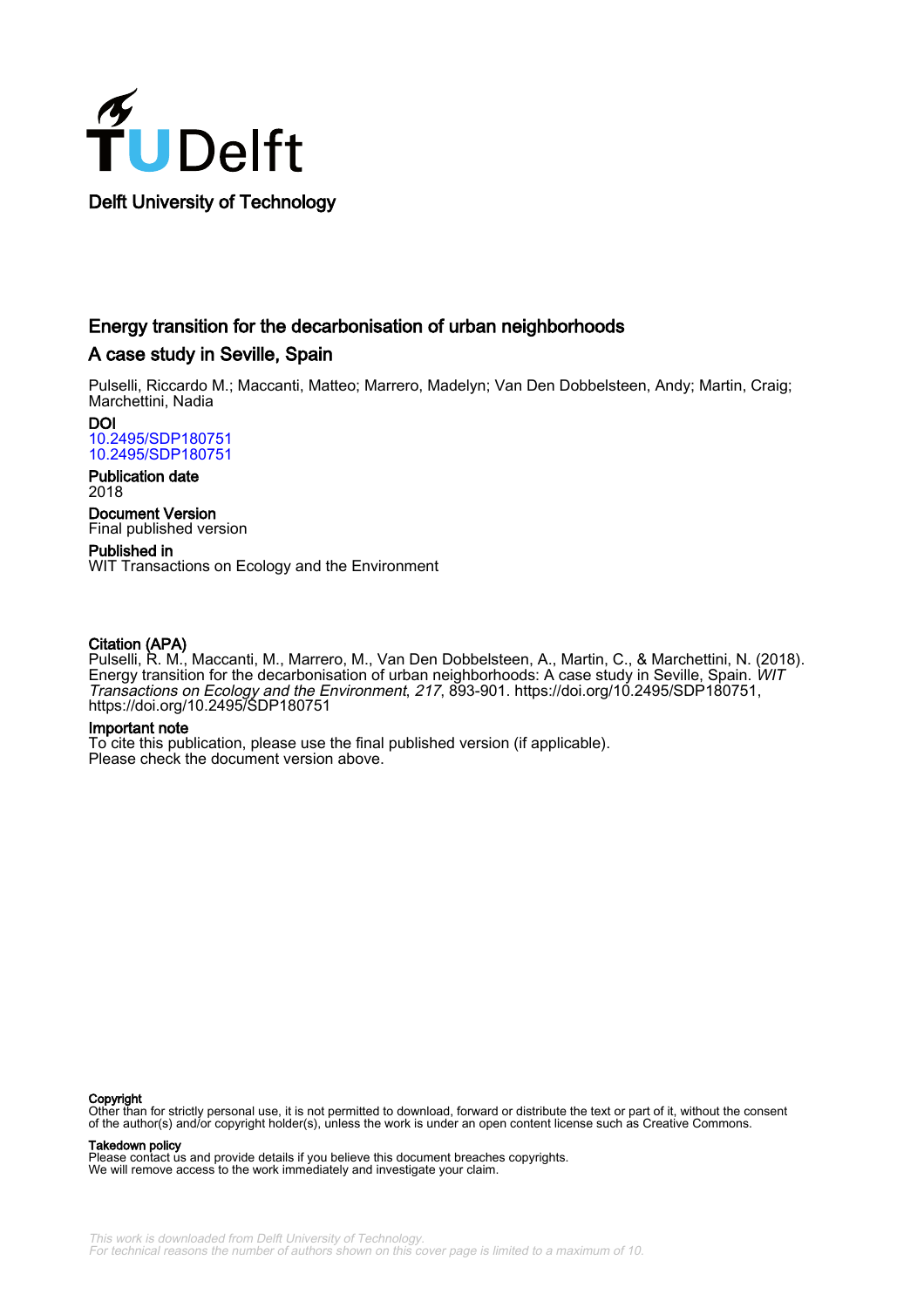# ENERGY TRANSITION FOR THE DECARBONISATION OF URBAN NEIGHBORHOODS: A CASE STUDY IN SEVILLE, SPAIN

RICCARDO M. PULSELLI<sup>1</sup>, MATTEO MACCANTI<sup>1</sup>, MADELYN MARRERO<sup>2</sup>, ANDY VAN DEN DOBBELSTEEN<sup>3</sup>, CRAIG MARTIN<sup>4</sup> & NADIA MARCHETTINI<sup>1</sup> <sup>1</sup>Ecodynamics Group, Department of Physical, Earth and Environmental Sciences, University of Siena, Italy <sup>2</sup>School of Building Engineering, University of Seville, Spain <sup>2</sup>School of Building Engineering, University of Seville, Spain <sup>3</sup>Department of Architectural Engineering and Technology, TU Delft, The Netherlands <sup>4</sup>School of Art, Design and Fashion, University of Central Lancashire, UK

#### ABSTRACT

A method of greenhouse gas inventory has been developed for evaluating the environmental implications of civilian life, in terms of carbon emission, according to citizens' behaviour and to the condition of buildings, local infrastructures and services. The assessment focuses on energy use for housing, mobility, impacts of waste and water management. All factors refer to different spatial scales, ranging from the regional, urban neighbourhood, right through to the single-family household. Based on site-specific data, carbon accounting has been performed in Seville, firstly focussing on the provincial scale, then on the urban neighbourhood of Barrio Tiro de Línea. Both quantitative information and a uniquely citizen-centred method of visual result representation have been provided and taken as a starting point for planning an energy transition and decarbonisation scenario. The graphical outcomes allow the selection of a series of carbon footprint mitigating measures to be potentially accomplished in the medium–long term. The procedure was tested during the City-Zen Roadshow, as part of the European Union FP7 City-Zen Project, and demonstrated a powerfully communicative and easily implementable method to inform policy makers and citizens, to raise awareness on real energy transition potentials and to address choices for decarbonisation.

*Keywords: carbon accounting, carbon footprint, decision support system, forestland grabbing.* 

#### 1 INTRODUCTION

More than 74% of European inhabitants live in cities, and in the next few years this number will increase; projections say that by 2050 the population living in urban areas will increase by around 2.5 billion people [1]. Cities are, and will increasingly become, strategic places to accomplish a real energy transition to renewables. To enable the creation of modern, smart and sustainable cities, decision-makers, businesses, knowledge institutions and citizens are called to an intensive cooperation at different scales: single citizens, families, local communities (from streets to neighbourhoods, to the whole city) should play a role in creating a more comfortable, liveable, healthier, happier and sustainable built environment through participative design processes and widely shared actions.

 The European Union has an ambitious policy to reduce greenhouse gas emissions, in compliance with the COP 21 and the Paris Agreement signed by 195 nations [2]. The goal of the European Union is to reduce greenhouse gas emissions by 80% by 2050, and numerous initiatives have been launched in European cities to achieve this goal. For example, amongst others, Copenhagen has the ambitious goal to be the first carbon neutral capital by 2025, and the municipality of Amsterdam plans to be climate neutral, reducing its  $CO<sub>2</sub>$  footprint by 40% in 2025.

 This study is based on the experience of a series of onsite intensive co-creative events or "City-zen Roadshows" organised within the framework of the City-Zen Project. Funded by the European Commissions within the FP7-Energy-Smartcities-2013 program, the main goal of the City-Zen Project (2014–2019) is to realise the large-scale implementation of new

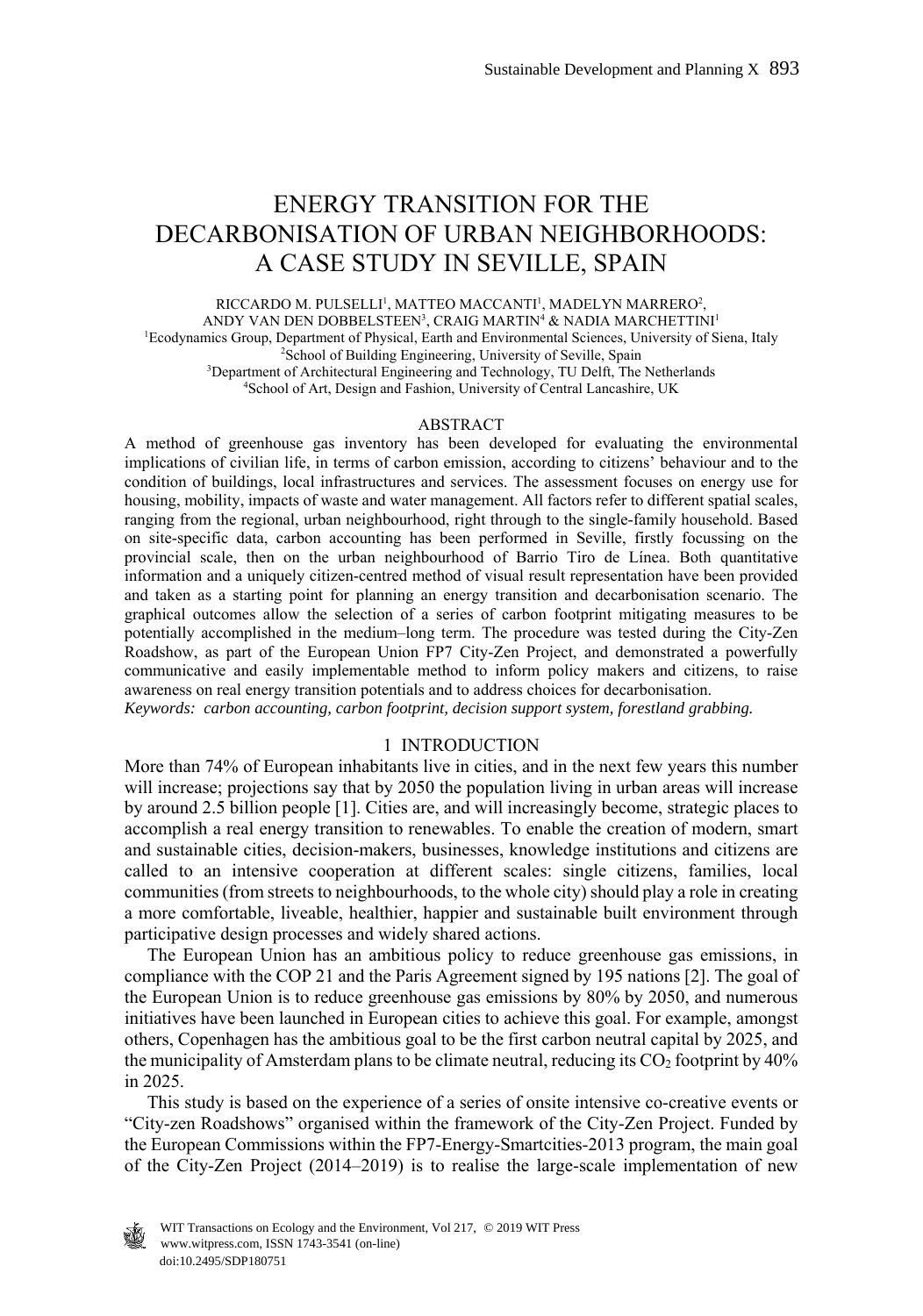solutions and smart urban technologies to pave the way towards energy transition in European cities. During the project, two demonstration sites have been developed in Amsterdam and Grenoble, while a series of workshops, namely City-Zen Roadshows, are taking place in European cities – including Belfast, Izmir, Dubrovnik [3], Menorca, Seville, Roeselare, and soon to be Preston (UK), Bucharest and Nicosia – to kick-off their own decarbonisation plan. The workshops involve a team of international experts in the field of energy planning and urban design that, together with local stakeholders (public officers, researchers, students and citizens), within five days, after field visits and co-creative "funshop" sessions, finally deliver a coherent vision – an action plan for decarbonisation.

 The present study was completed during the City-Zen Roadshow in Seville, from 20 to 24 November 2017. This paper presents the results from the roadshows' carbon accounting investigations, the resulting carbon footprint being the baseline to plan a sequence of carbon footprint mitigation actions and hypothesize a possible pathway to the carbon-neutral status [4].

#### 2 MATERIALS AND METHODS

The procedure of greenhouse gas inventory is based on the 2006 Intergovernmental Panel on Climate Change (IPCC) Guidelines for National Greenhouse Gas Inventories [5]. It refers to previous applications to sub-national systems [6] and urban systems [7] and it has been specifically developed during each roadshow to be quickly implemented; and even though it is based on assumptions and approximations, it should provide credible and realistic results. The assessment has been performed in reference to different spatial scales, from the provincial level to the single-family household (to the individual citizen), taking into account four main sectors of activities: housing, mobility, waste and water management. It aims to provide a comprehensive assessment of the current state in terms of greenhouse gas emissions, analyse the impact of different emission sources and finally figure out possible scenarios for decarbonisation.

Most of the emission factors (EF; kg  $CO<sub>2</sub>$ -eq/unit process) used in the assessment are taken from the 2006 IPCC guidelines, except for electricity. Considering the crucial role of electricity use in energy policies, the specific EF (kg  $CO_2$ -eq/kWh<sub>e</sub>) has been assessed as an initial step in the procedure for the Andalusian region, based on the regional electricity grid mix; i.e. 61.3% thermoelectricity from fossil fuels and 38.7% renewables [8]. As a result, the EF for electricity in Andalusia assessed and used during the roadshow was  $0.431$  kg  $CO<sub>2</sub>$ -eq/kWh.

|                               | <b>Emission factor</b>  | Data         | $\frac{0}{0}$ | <b>Greenhouse gas emissions</b> |
|-------------------------------|-------------------------|--------------|---------------|---------------------------------|
| <b>General data</b>           | kg CO <sub>2</sub> /kWh | kWh          | $\frac{0}{0}$ | $kt CO2-eq/yr$                  |
| <b>Electricity demand</b>     |                         | $4.11E+10$   |               |                                 |
| <b>Electricity production</b> |                         | $3.42E+10$   | 100%          |                                 |
| Import                        | 0.578                   | $6.88E + 09$ | 20.1%         | $3.97E + 09$                    |
| Thermo-electricity            |                         | $2.10E+10$   | 61.3%         | $1.46E+10$                      |
| Natural gas                   | 0.443                   | $1.19E+10$   | 34.8%         | $5.28E + 09$                    |
| Coal                          | 1.050                   | $8.83E + 09$ | 25.8%         | $9.28E + 09$                    |
| <b>Renewables</b>             |                         | $1.32E+10$   | 38.7%         | $1.88E + 0.8$                   |
| Solar thermal                 | 0.013                   | $2.44E + 09$ | 7.1%          | $3.17E + 07$                    |
| Solar PV (photovoltaic)       | 0.032                   | $1.51E + 09$ | $4.4\%$       | $4.82E + 07$                    |
| Wind                          | 0.010                   | $7.07E + 09$ | 20.7%         | $7.07E + 07$                    |
| Hydro                         | 0.012                   | $7.30E + 08$ | $2.1\%$       | $8.76E + 06$                    |
| Biomass and biogas            | 0.020                   | $1.48E + 09$ | 4.3%          | $2.90E + 07$                    |
| <b>Total</b>                  | 0.431                   | $3.42E+10$   |               | $1.47E + 10$                    |

Table 1: Assessment of the emission factors for the electric grid mix of Andalusia.

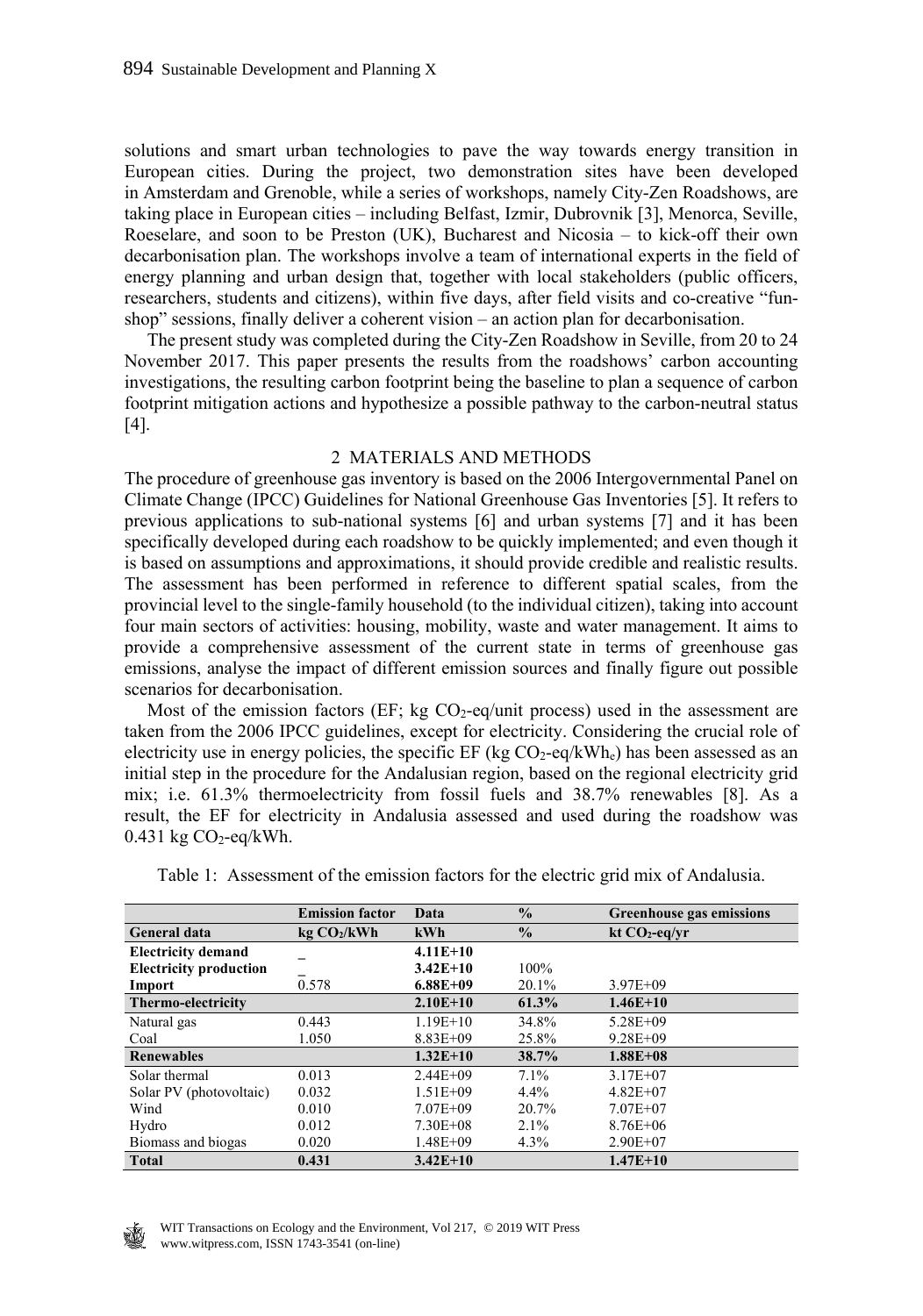The EFs have been used for assessing the intensity of greenhouse gas emissions based on the inventory of site-specific data. Most of the data were available at the provincial level, mainly referring to the *Agencia Andaluza de la Energia*. Table 2 presents the statistical data, the EFs used and the value of carbon emissions in  $kg CO<sub>2</sub>$ -eq per single item and sector of activity for the Province of Seville  $(1, 941, 480)$  inhabitants;  $14, 036$  km<sup>2</sup>).

| <b>Emission sources</b>      | Raw data       | Unit           | <b>Emission factor</b>   | $CF(t CO2-eq)$   |
|------------------------------|----------------|----------------|--------------------------|------------------|
| Industry (for energy use)    | 4,740,388,000  | kWh            |                          | 1,411,892        |
| Coal                         | 8,141,000      | $\mathbf{kWh}$ | 0.292                    | 2377             |
| Natural gas                  | 1,761,945,000  | kWh            | 0.252                    | 444,010          |
| Diesel                       | 24,423,000     | kWh            | 0.281                    | 6863             |
| Fuel oil                     | 102,344,000    | kWh            | 0.268                    | 27,437           |
| LPG                          | 58,150,000     | kWh            | 0.263                    | 15,293           |
| Other petroleum              | 807,122,000    | kWh            | 0.281                    | 226,801          |
| $RES$ (biomas + biogas)      | 377,975,000    | kWh            | $\boldsymbol{0}$         | $\mathbf{0}$     |
| Electricity                  | 1,600,288,000  | kWh            | 0.431                    | 689,110          |
| Housing                      | 4,996,248,000  | $\mathbf{kWh}$ |                          | 1,697,569        |
| Natural gas                  | 345,411,000    | kWh            | 0.252                    | 87,044           |
| Diesel                       | 182,591,000    | kWh            | 0.281                    | 51,308           |
| LPG                          | 650,117,000    | kWh            | 0.263                    | 170,981          |
| RES (biomas + thermosolar)   | 594,293,000    | kWh            | $\mathbf{0}$             | $\mathbf{0}$     |
| Electricity                  | 3,223,836,000  | kWh            | 0.431                    | 1,388,237        |
| <b>Transport</b>             | 10,882,191,000 | kWh            |                          | 2,958,278        |
| Natural gas                  | 131,419,000    | kWh            | 0.252                    | 33,118           |
| Diesel                       | 7,572,293,000  | kWh            | 0.285                    | 2,158,104        |
| LPG                          | 17,445,000     | kWh            | 0.263                    | 4588             |
| Kerosene                     | 1,007,158,000  | kWh            | 0.266                    | 268,254          |
| Fuel                         | 1,673,557,000  | kWh            | 0.275                    | 460,160          |
| RES (biodiesel + bioethanol) | 401,235,000    | kWh            | $\mathbf{0}$             | $\mathbf{0}$     |
| Electricity                  | 79,084,000     | kWh            | 0.431                    | 34,055           |
| <b>Services</b>              | 2,756,310,000  | $\mathbf{kWh}$ | $\overline{\phantom{0}}$ | 1,080,659        |
| Natural gas                  | 252,371,000    | $\mathbf{kWh}$ | 0.252                    | 63,597           |
| Diesel                       | 36,053,000     | kWh            | 0.285                    | 10,275           |
| LPG                          | 13,956,000     | kWh            | 0.263                    | 3670             |
| RES (biomas + biogas)        | 124,441,000    | kWh            | $\theta$                 | $\theta$         |
| Electricity                  | 2,329,489,000  | kWh            | 0.431                    | 1,003,116        |
| <b>Primary sector</b>        | 1,843,355,000  | kWh            |                          | 540,753          |
| Natural gas                  | 143,049,000    | kWh            | 0.252                    | 36,048           |
| Diesel                       | 1,337,450,000  | kWh            | 0.285                    | 381,173          |
| <b>LPG</b>                   | 6,978,000      | kWh            | 0.263                    | 1835             |
| RES (biodiesel + bioethanol) | 73,269,000     | kWh            | 0                        | $\mathbf{0}$     |
| Electricity                  | 282,609,000    | kWh            | 0.431                    | 121,696          |
| Waste (443 kg/cap yr)        | 860,076        | t              |                          | 210,404          |
| Landfill (17.9%)             | 153,868        | $\mathbf t$    | 1.16                     | 178,486          |
| Waste-to-energy (0.4%)       | 3440           | t              | 0.652                    | 2243             |
| Organic-to-compost (37.9%)   | 326,098        | t              | 0.091                    | 29,675           |
| Recycled (44.2%)             | 380,110        | t              | $\boldsymbol{0}$         | $\boldsymbol{0}$ |
| Water (112 L/cap day)        | 79,367,702     | m <sup>3</sup> |                          | 46,430           |
| <b>Total</b>                 |                |                |                          | 7,945,986        |

|  |  | Table 2: Carbon accounting of the Province of Seville. Emission actors in kg CO <sub>2</sub> -eq/unit. |  |
|--|--|--------------------------------------------------------------------------------------------------------|--|
|  |  |                                                                                                        |  |

LPG: liquefied petroleum gas; RES: renewable energy sources.

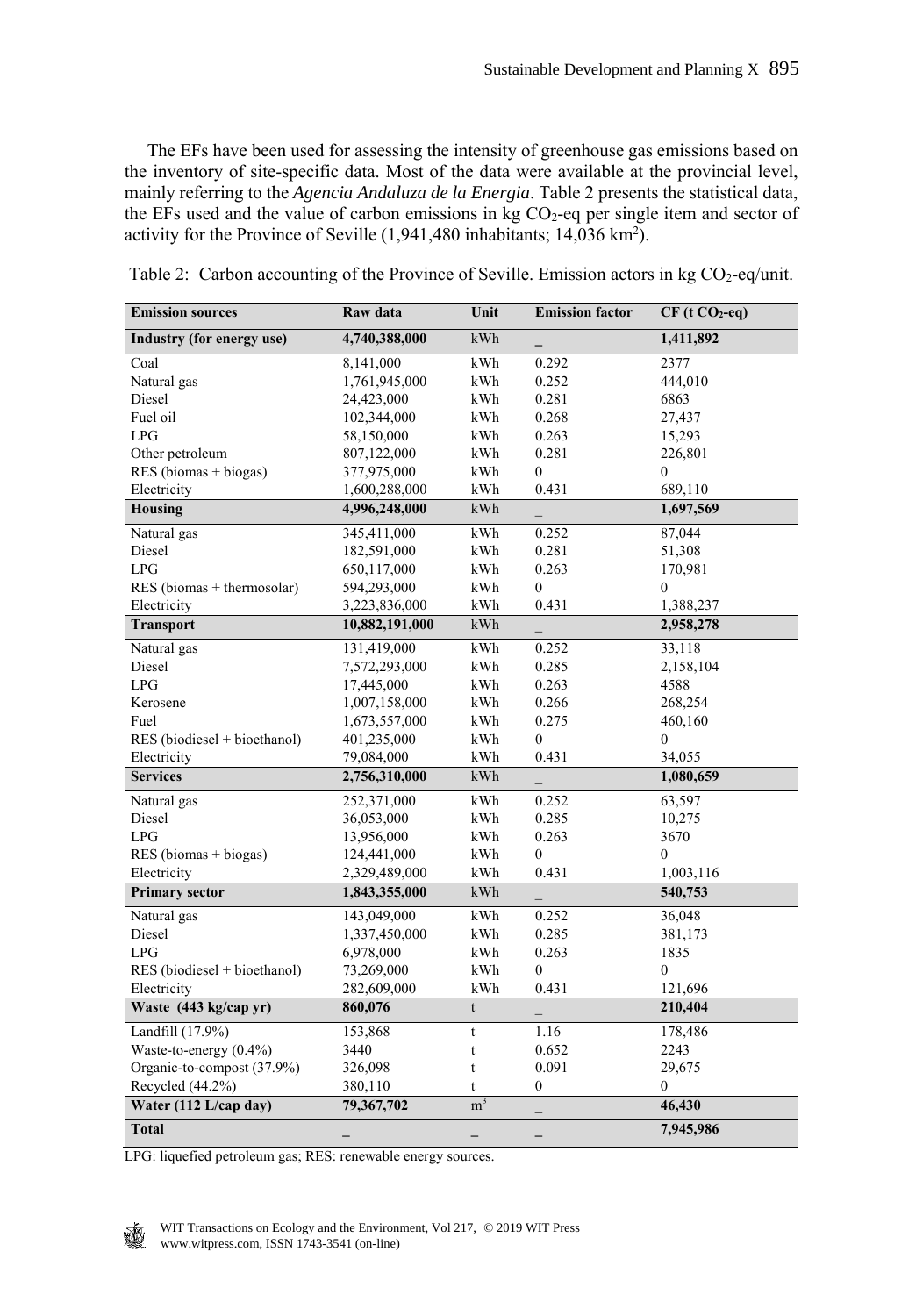In order to assess the carbon footprint of the Tiro de Línea neighbourhood, a typical household in Seville District Sur has been profiled: on the one hand, data on energy use in the residential sectors were scaled down from the provincial level based on population and number of families/households (2.6 inhabitants per family/household in Seville District Sur [9]); on the other hand, details on energy use for heating, domestic hot water (DHW), cooling and other utilities (cooking, lighting, appliances) have been estimated based on published data on building energy demand in Spain [10]. Data on mobility per single household were estimated by referring to the average commuting distance in the neighbourhood and private car use (1.23 cars/family in District Sur [9]) based on a survey by the University of Seville (avg. 30 km commuting distance/working day and additional 10 km daily life travel/day). Data on waste were estimated starting from the waste production per capita (443 kg/yr per cap. in Spain) [11] and the current waste management system. Water management is estimated based on water use per capita (112 L/day per cap.) [12]. The methodology, therefore, allowed for profiling the typical household in the neighbourhood as a functional unit for assessing the impact of the Barrio Tiro de Línea (5364 households) and the mitigation scenario. Table 3 presents the data, EFs used and carbon emission values in kg  $CO<sub>2</sub>$ -eq per household.

| <b>Emission sources</b>               | Raw data | Unit           | EF           | kg CO <sub>2</sub> -eq | % CF    |
|---------------------------------------|----------|----------------|--------------|------------------------|---------|
| <b>Housing</b>                        | 6,599    | kWh            |              | 2,780                  | 55.7%   |
| Heating (natural gas)                 | 233      | kWh            | 0.252        | 208                    | 4.2%    |
| Heating (diesel)                      | 123      | kWh            | 0.281        |                        |         |
| Heating (LPG)                         | 438      | kWh            | 0.263        |                        |         |
| Heating (biomas + thermosolar)        | 400      | kWh            | $\mathbf{0}$ |                        |         |
| DHW (natural gas)                     | 224      | kWh            | 0.252        | 200                    | $4.0\%$ |
| DHW (diesel)                          | 118      | kWh            | 0.281        |                        |         |
| DHW (LPG)                             | 421      | kWh            | 0.263        |                        |         |
| DHW (biomas + thermosolar)            | 385      | kWh            | $\mathbf{0}$ |                        |         |
| Electricity (cooling)                 | 3151     | kWh            | 0.557        | 1755                   | 35.2%   |
| Electricity (lighting $+$ appliances) | 1107     | kWh            | 0.557        | 617                    | 12.4%   |
| <b>Transport (diesel)</b>             | 11,074   | km             | 0.169        | 1872                   | 37.5%   |
| Waste (443 kg/cap yr)                 | 1136     | t              |              | 278                    | 5.6%    |
| Landfill (17.9%)                      | 203      | t              | 1.16         | 236                    | 4.7%    |
| Waste-to-energy (0.4%)                | 5        | t              | 0.652        | 3                      | $0.1\%$ |
| Organic-to-compost (37.9%)            | 431      | t              | 0.091        | 39                     | 0.8%    |
| Recycled (44.2%)                      | 502      | t              | $\mathbf{0}$ | $\mathbf{0}$           | $0.0\%$ |
| Water (112 L/cap day)                 | 105      | m <sup>3</sup> | 0.585        | 61                     | $1.2\%$ |
| <b>Total</b>                          |          |                |              | 4991                   | 100%    |

Table 3: Carbon accounting of a typical household in Seville District Sur.

EF: emission factor; CF: carbon footprint; DHW: domestic hot water; LPG: liquefied petroleum gas.

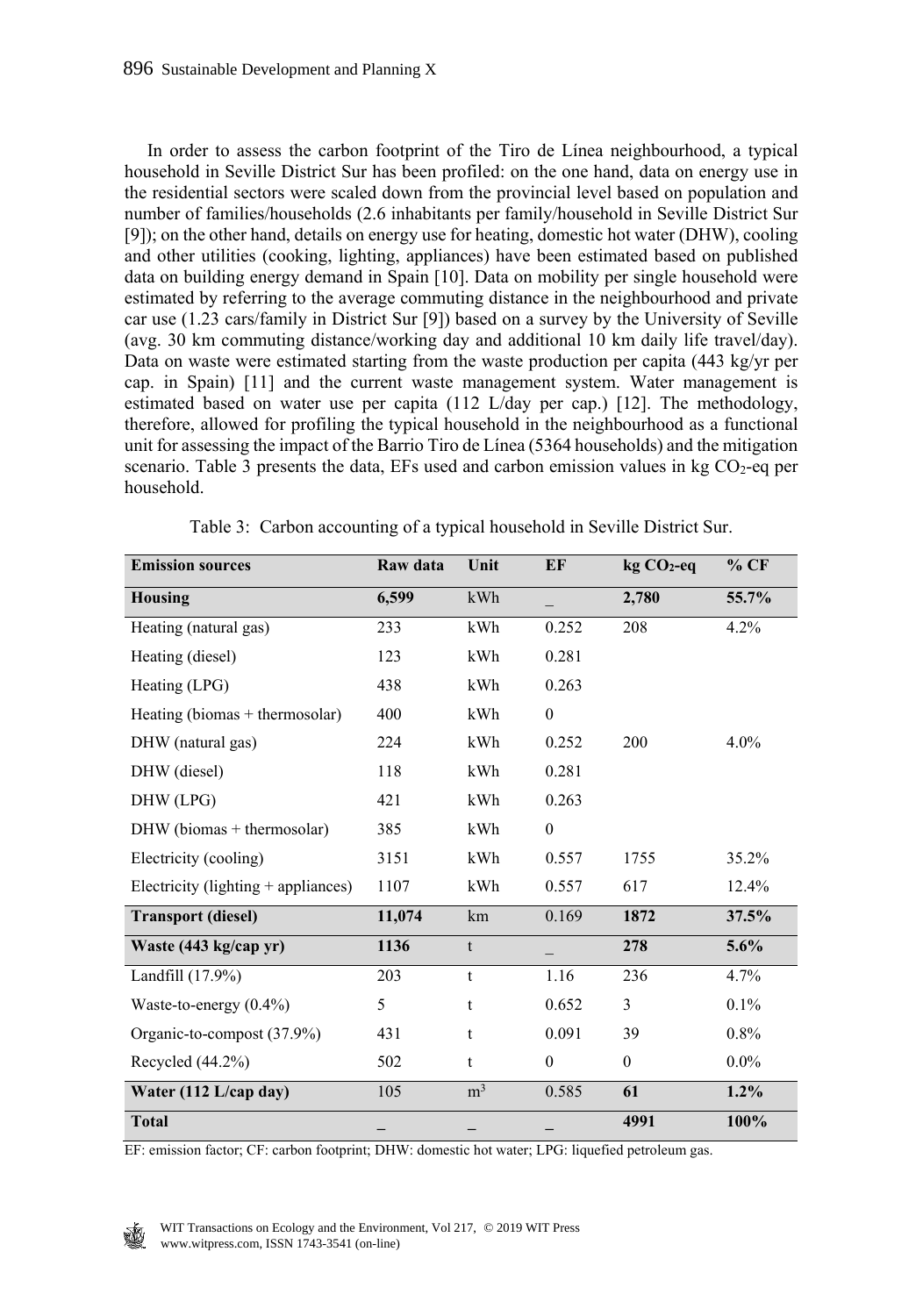#### 3 RESULTS

The carbon accounting procedure focuses on different spatial scales. Outcomes show that the carbon footprint for the Province of Seville  $(14,036 \text{ km}^2 \text{ area}; 1,941,480 \text{ inhabitants})$  is almost 7,946,000 t  $CO_2$ -eq/yr. In order to clearly communicate this result, the amount of greenhouse gases have been expressed in terms of forestland grabbing, an equivalent surface of forest that would be needed to absorb carbon emissions generated within the area. The forestland grabbing for the Province of Seville corresponds to almost 5886 km2 .

 The average dwelling, taken as the functional unit for the District Sur, shows an emission of 4.99 t  $CO_2$ -eq/yr per single household, including energy, mobility, waste and water management. This value depends on a relatively low energy demand for space and water heating (around 8%) and high electricity demand (48%), especially for cooling (35%). The use of private cars for commuting covers the 37% of emissions. This has been estimated by referring to working days commuting by passenger cars (avg. 30 km/working day + 10 km/day; given 1.23 private cars per household in District Sur) and does not consider other forms of travel. Waste management is responsible for 6% of emissions, and water use for more than 1%. For a better understanding, the impact of a single household can be potentially compensated by the carbon uptake of 0.37 ha forestland. This corresponds to a size that is almost equal to the area of a football field (0.4 ha).

 Starting from the carbon footprint of one single household, which is assumed as average for the Barrio Tiro de Línea, greenhouse gas emissions were estimated for the 5364 households in the neighbourhood. The carbon footprint of the neighbourhood is, therefore, about 26,770 t  $CO_2$ -eq/yr, which corresponds to an equivalent forestland for carbon uptake of 1983 ha. Fig. 1 shows the forestland grabbing in a map compared to the size of the neighbourhood (same reference scale). The colours in the map show the contribution of different sectors.



Figure 1: Spatial representation of the forestland grabbing of the Barrio Tiro de Línea.

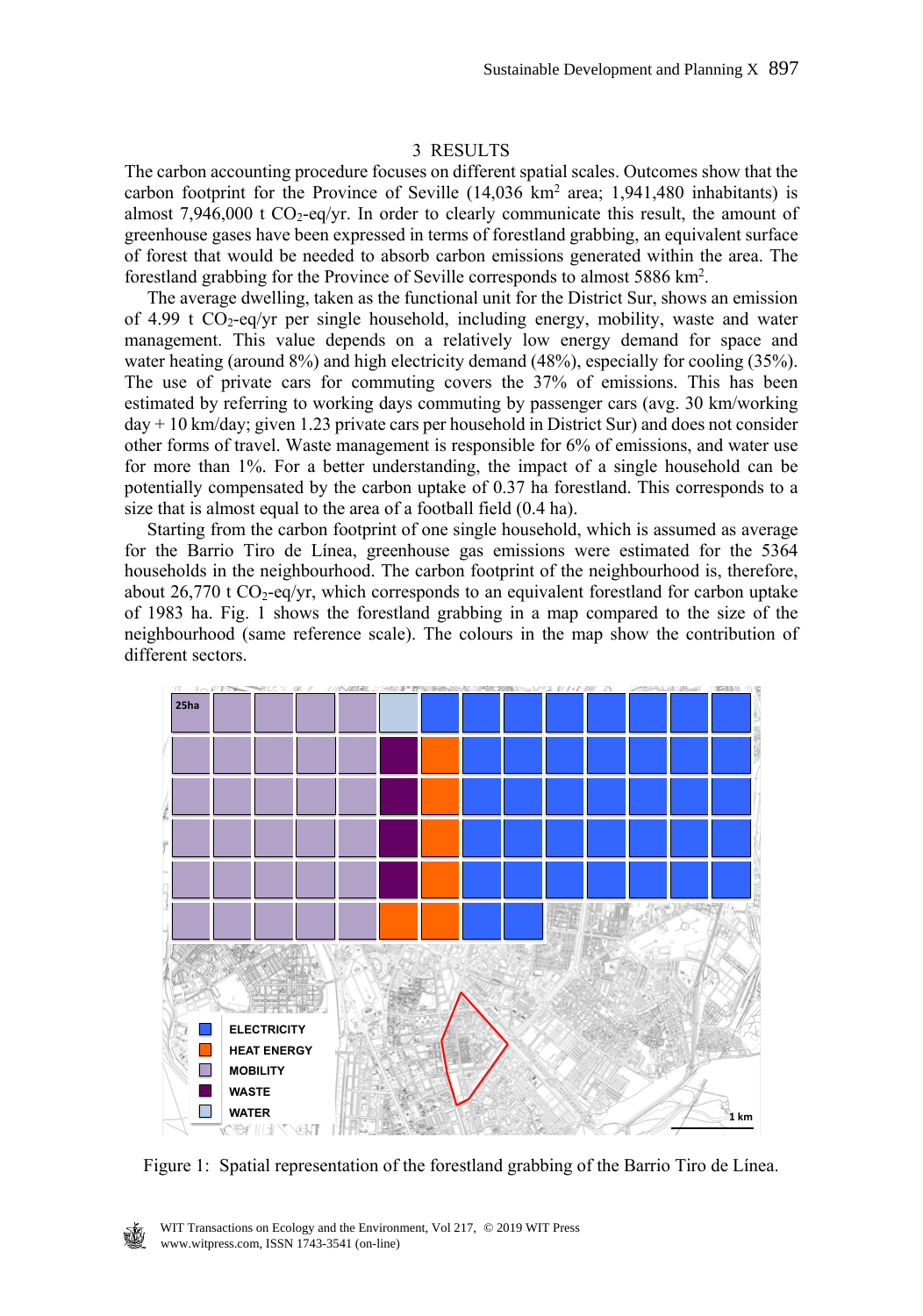#### 4 DISCUSSION

The assessments and representations above were presented and discussed with local facilitators, researchers and stakeholders during the City-Zen Roadshow in Seville. The carbon accounting method works as a mediating model that offers the opportunity to quickly discern an integrated vision of the city of the future, combining technologies with other measures at the scales of the neighbourhood, household and citizen. For example, energy experts and urban designers suggested and discussed integrated schemes for implementing technological solutions in buildings. Fig. 2 is a cross-section of the Tiro de Línea decarbonisation plan, showing vertical collectors with heat pumps, photovoltaic (PV) roofs, small wind turbines, green façades, a communal heat and cold storage with a grid in the central area, and water cisterns and squares.

 The carbon accounting model provides the opportunity to systemically evaluate the effects of different solutions and the actions planned. The main objective is to provide a visual representation of the impact of the neighbourhood in terms of equivalent forestland and see how the designed measures can contribute to decrease the carbon footprint towards a zero-carbon community.

 Fig. 3 shows the effect of a possible sequence of 14 measures selected among the designed solutions to demonstrate the reliability and feasibility of a potential scenario of decarbonisation. The measures are as follows:

- 0. Current state: this shows the carbon footprint of the neighbourhood in terms of equivalent forestland (each square represents 25 ha).
- 1. Passive systems: greening, shading, low emission paint (hypothesized 20% houses involved). Expected effect:  $-50\%$  cooling energy  $(-1700 \text{ MWh}_e)$ .
- 2. Thermal insulation: roof/façade retrofitting (30% houses involved). Expected effect:  $-50\%$  cooling energy ( $-2500$  MWh<sub>e</sub>);  $-75\%$  heating energy ( $-1500$  MWh).
- 3. Behavioural changes: energy saving, e.g. LED lights, efficient appliances (80% houses involved). Expected effect:  $-50\%$  electricity for lighting and appliances  $(-2400 \text{ MWh}_e)$ .
- 4. Heat pump (household scale): 30% houses involved. Expected effect: –75% heating  $(-1500 \text{ MWh})$ ;  $-75\% \text{ DHW}$  ( $-1400 \text{ MWh}$ ); + electricity use (+710 MWh<sub>e</sub>).
- 5. Heat pump (neighbourhood scale): 60% houses involved. Expected effect: –75% heating (-2900 MWh);  $-75\%$  DHW (-2800 MWh); + electricity use (+1400 MWh<sub>e</sub>).
- 6. PV panels (building block scale): 35% houses involved. Expected effect: –100% electricity demand (8000 MWhe produced).
- 7. Electric bike sharing: –15% private car use. Effect: –100% fuel; + electricity use for electric mobility (+270 MWhe).
- 8. Bike to school/work: –30% private car use. Effect: –100% fuel.
- 9. PV panels sharing (neighbourhood scale): 40% houses involved. Effect: –100% electricity demand (10,000 MWh<sub>e</sub> produced).
- 10. Tram line (district Sur scale): –20% private car use. Effect: –100% fuels.
- 11. Transition to electric mobility: 38% electric cars. Effect: –100% fuel; + electricity use for electric mobility  $(+2200 \text{ MWh}_e)$ .
- 12. Renewable energy generation at street scale, e.g. PV canopy: 2400 MWhe produced.
- 13. Differentiated waste (avoided landfill): 100% house. Effect: –80% waste-to-landfill.
- 14. Urban forestry for compensation of remaining impacts, i.e. 71 ha.

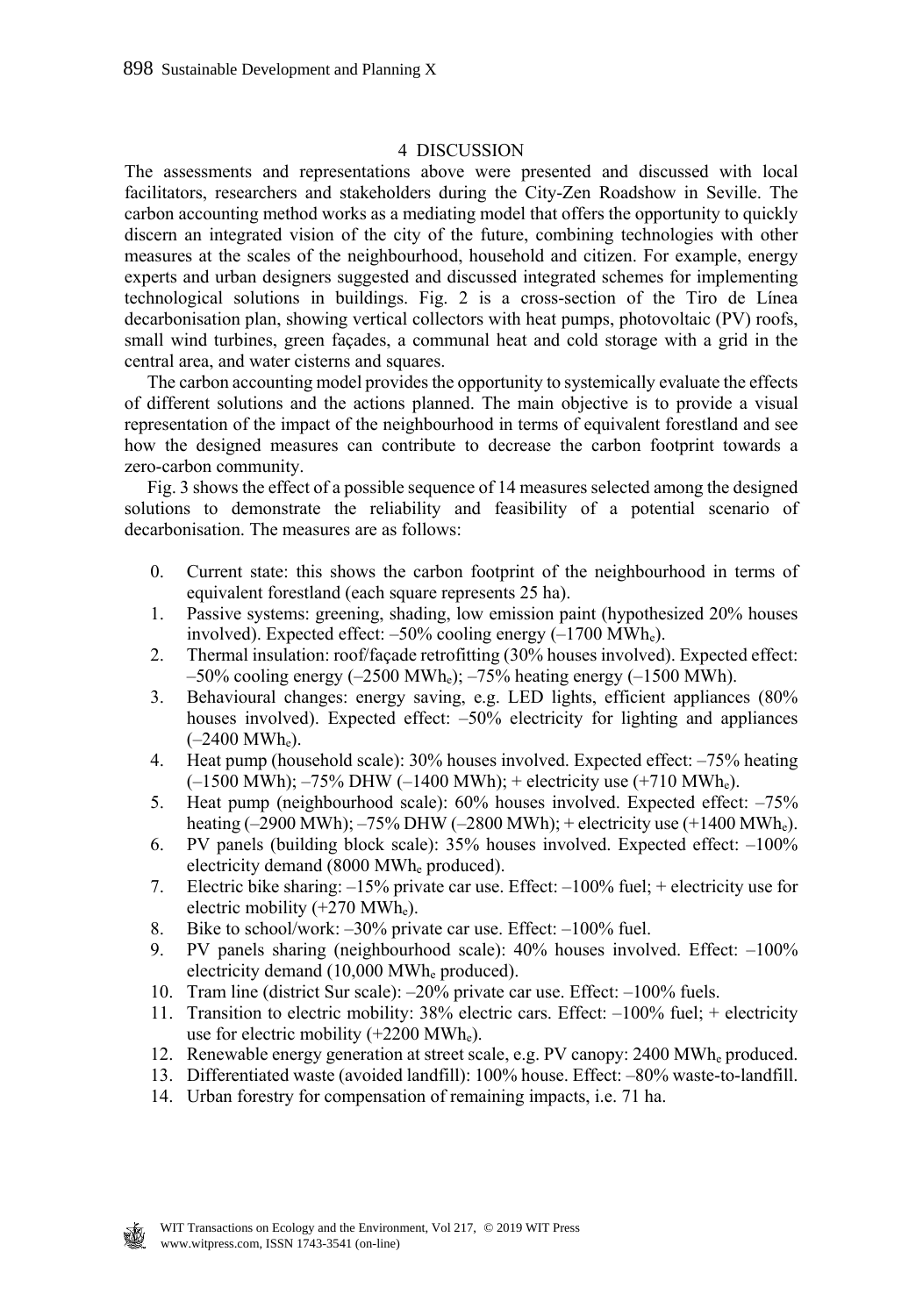

Figure 2: Cross-section of the Barrio Tiro de Línea with a set of designed technologies. *(Sketch by the author, van den Dobbelsteen.)*



Figure 3: Forestland crunching through 14 carbon footprint mitigation measures for the Barrio Tiro de Línea (bottom-left red polygon in scale) in Seville.

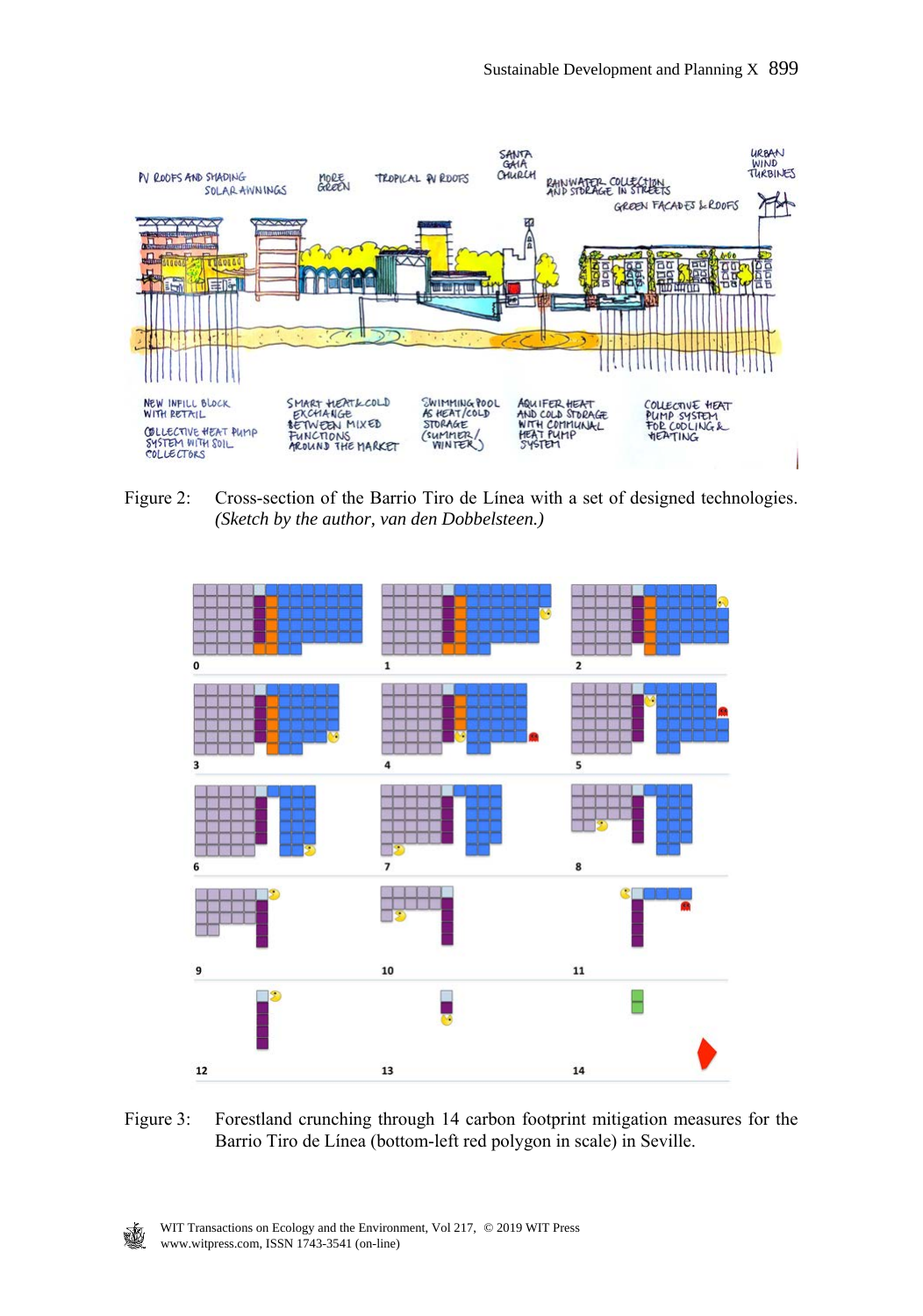The carbon accounting procedure, developed over each roadshow to be easily and quickly communicated, implemented and replicated, provides a reliable ex-ante evaluation of urban design measures. Measures are proposed at all scales of the sustainable city, i.e. the region, neighbourhood, building or single household, as well as the individual citizen. It provides quantitative information and visual representations, to support creative and innovative design, and, more significantly, to raise awareness of the carbon challenges ahead and the solutions available to meet them.

 For increasing attractiveness, the graphic representation simulates the Pac-Man game, where the Pac-Man eats squares of forestland (25 ha each) due to energy saving, renewable energy production or other avoided emissions. As far as additional energy inputs are required, the ghost appears to add new squares such as, for example, when the use of heat pumps support the heating demand through renewable energy by using electricity (in measures 4 and 5, Pac-Man eats orange squares but new blue squares appear) or in the case of a transition to electric mobility (in measure 11, Pac-Man eats purple squares but new blue squares appear). A consistent electricity generation from renewable sources can contribute to support the electricity demand and let the Pac-Man move forwards.

 Carbon mitigation accounting, and its representation through the Pac-Man game, has been developed as a communication tool to help facilitate audience understanding and its appeal. Accumulated experiences, feedback and outcomes of previous roadshows continue to demonstrate the importance of a collective and participative process in carbon evaluation, in which all city stakeholders, irrespective of their scientific background, understand and trust the math. Once the impact of carbon usage is appreciated from an individual citizen perspective, that usage can be extended to the city scale and beyond. From this vantage point, the idea of a zero-carbon city is seen by stakeholders as a vital and realisable goal.

#### 5 CONCLUSIONS

The City-Zen Roadshow, held in Seville, has followed a co-creational process involving international experts on city energy transition and urban design and local stakeholders, together with researchers of the University of Seville. Conceived as an open onsite living lab, it aimed at assessing the impact of the Barrio Tiro de Línea in terms of greenhouse gas emissions and evaluating a potential decarbonisation scenario. In particular, within the limited timeframe of 4 days (presenting the results on day 5), the city and the selected district have been visited, studied and provided with solutions over a wide range of aspects.

 The results concern the carbon footprint of a single household (2.6 person/family in District Sur;  $4.99$  t CO<sub>2</sub>-eq/yr emission) and the neighbourhood (almost 14,000 inhabitants; 26,800 t CO2-eq/yr emission) and have been represented in terms of forestland grabbing. The area covered by forest that would be needed to absorb the emissions of every single dwelling (0.37 ha) is equivalent to a football field. To propose that such a backyard would be necessary to compensate for the yearly impact of dwellers is quite a step, but this co-creational and highly graphical approach guides stakeholders through the various stages in such a way that they understand, trust and contribute to the solutions, raising awareness on climate issues and demonstrating that a net zero-carbon plan is possible.

#### ACKNOWLEDGEMENTS

The present study was developed during the City-Zen Roadshow in Seville among the tasks of the City-Zen Project, which has received funding from the European Union's Seventh Programme for research; technological development and demonstration under grant agreement number 608702.